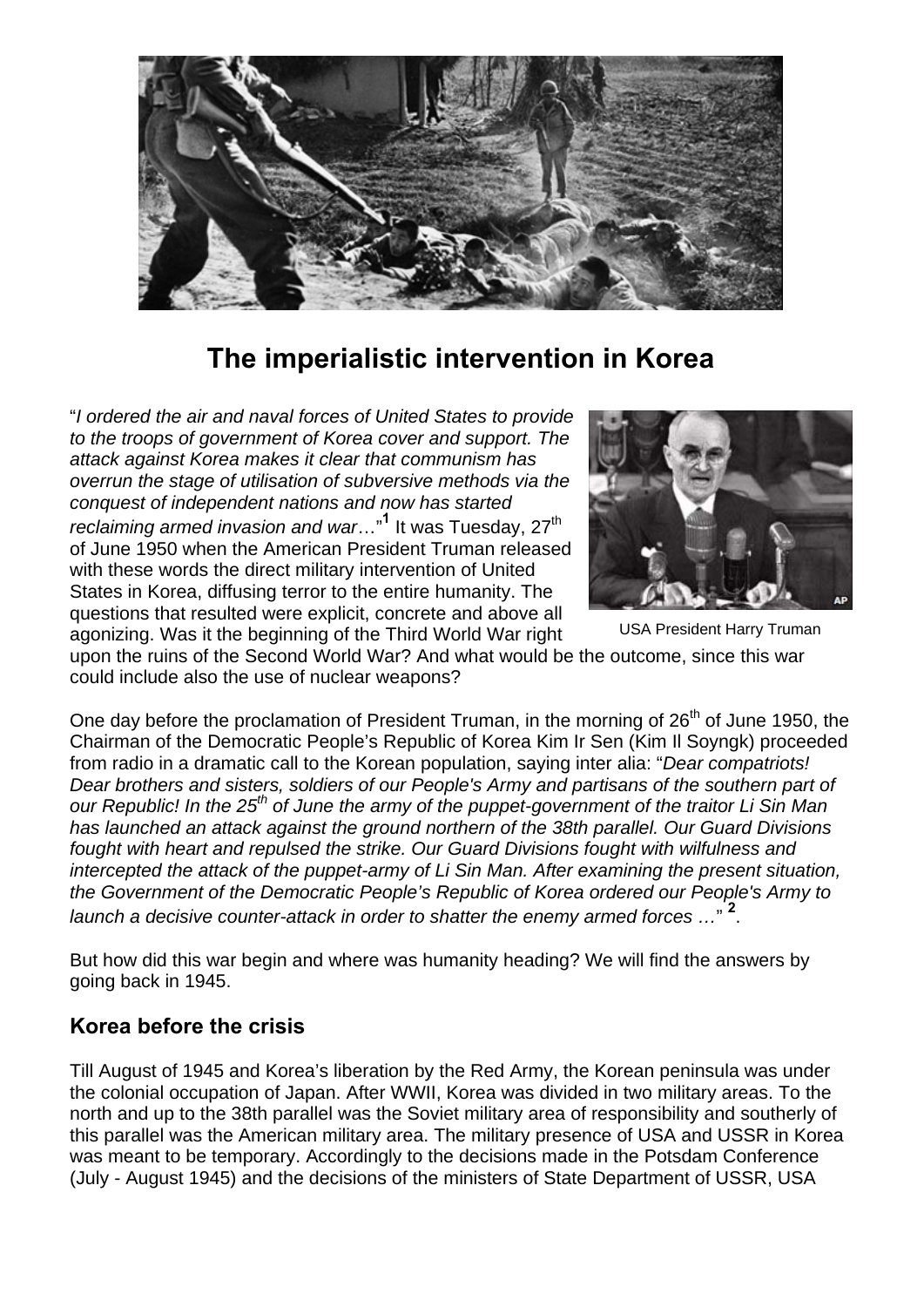and Great Britain (December 1945) the two areas of military responsibility should be unified as fast as possible in order to form a united and independent state.

However, the intentions of the United States and the reactionary circles of Korea were different. Their objective was the socio-political control of the whole country, something that wasn't an easy task for them, since the Korean People's Movement was powerful, and so were the revolutionary forces themselves. Under these conditions, it was obvious that a unified Korean state could not satisfy the interests of the domestic reactionary circles and American imperialism.



General Van Fleet, commander of the American army in the Korean war. He was previously the commander monarchist-fascist army in the Greek Civil War (1946-1949)

Thus, despite the international agreements and the will of the Korean people, in August 1948 they established a puppet regime in the southern part of the country with head Lee Seung-Man (Syngman Rhee) that was named "Republic of Korea".

These developments compelled the progressive forces of the Korean people to respond with the founding of a proportionate type of formation in the north. One month later, in September 1948, Democratic People's Republic of Korea was founded, declaring that the main objective was the peaceful unification of the country, which was quite realistic considering the power of the Korean People's Movement and the revolutionary forces of the whole pennisula**<sup>3</sup>** . It is, characteristic that from the day of its foundation, the Democratic People's Republic of Korea was continuously proposing a peaceful unification of the country, but in vain. The proposals were always crashing on the outright denial of Syngman Rhee's puppet regime.

In June 1950, a few days before the South Korean invasion and the beginning of the war, the representatives of the Democratic People's Republic of Korea called twice for a peaceful unification (in 7th and in 19<sup>th</sup> of June 1950), but Lee Syngman Rhee made it clear that anyone in South

Korea who supports this proposition will be considered as a traitor and will face the consequences **4** .

### **So, who started the war?**

As we saw in the beginning, in President Truman's proclamation, the USA government alleged that the Democratic People's Republic of Korea was responsible for the outbreak of the war with the instigation of the Soviet Union and the International Communistic Movement. The same accusation was voiced by the South Korean regime of Lee Seung-Man (Syngman Rhee). The truth however was completely different.

"*Among them* - writes David Horowitz**5** - *who had an apparent benefit from a "hot incident" and the subsequent military intervention of the United States, were Chiang Kai-shek and Lee Seung-Man, whose dominion was getting extremely unstable*".

Syngman Rhee undoubtedly would benefit from an American military intervention in the peninsula. In the  $30<sup>th</sup>$  of May - only four weeks before the beginning of the hostilities -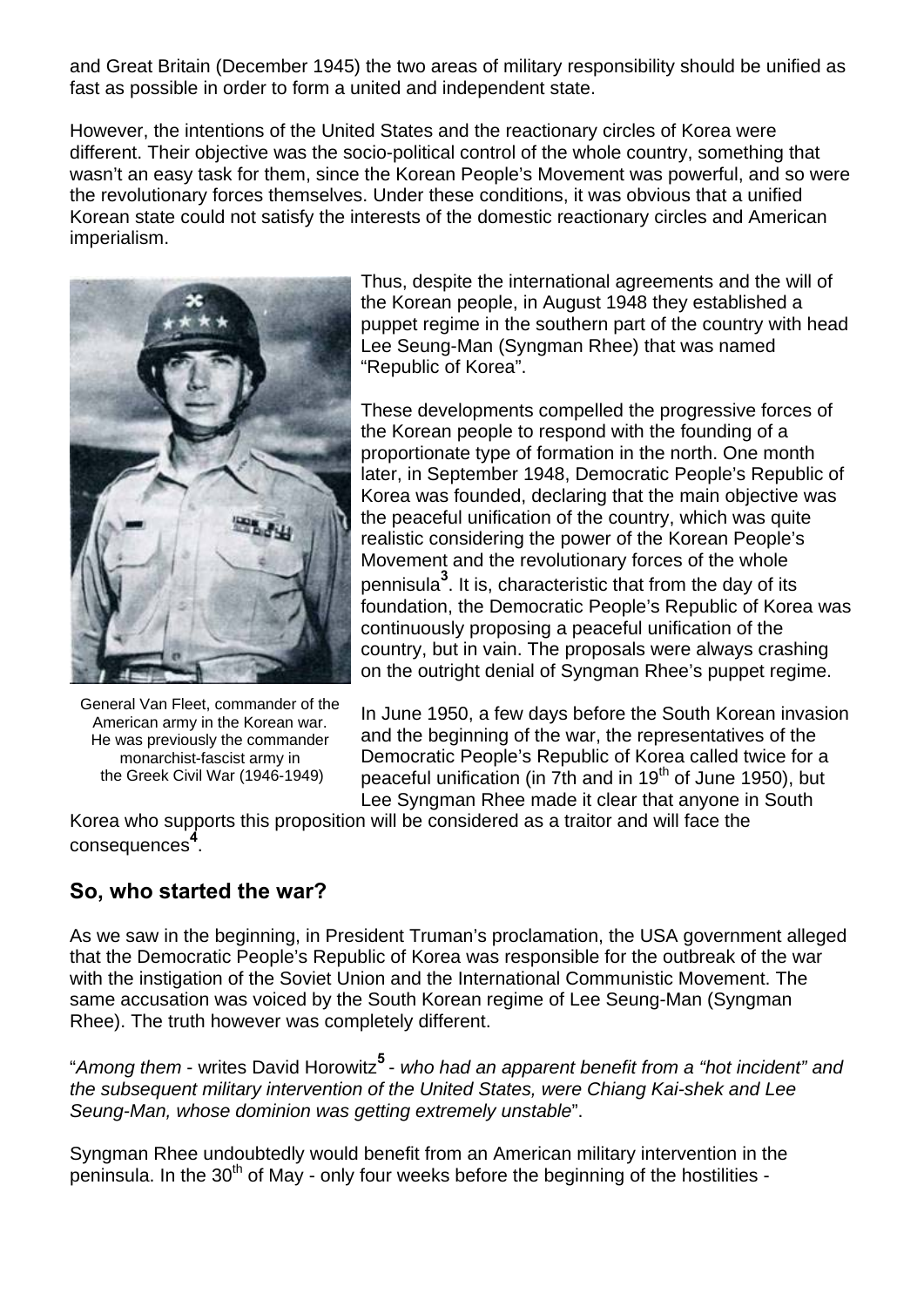Syngman Rhee had suffered a decisive defeat in the general elections. The South Korean regime "*swayed from lack of confidence, in the same grade inside the country and abroad also*". Confronting a situation which was getting worse day after day, in the last months Syngman Rhee and his minister were regularly threatening to invade North Korea, declaring that they were ready "*to occupy Pyongyang in a few days*".

So, on the first day of the Korean War, at general Macarthur's headquarters a high ranking member of the American occupying forces in Japan, had an urgent telephone call. When he returned he announced: "*Just a few minutes ago we received information of a great*  importance. The South Koreans invaded North Korea<sup>"6</sup>. According to the rightist-conservative commentator Olms Alexanter, the minister of Exterior Dean Acheson "*doubted that Syngman Rhee was not responsible for the counter-attack of the reds in 1950*".

Even the most pureblood anti-communists historians couldn't deny the bellicose and antipeople character of Syngman Rhee's regime. Andre Fontaine, for example, although he defends the thesis that Democratic People's Republic of Korea was responsible for the outbreak of the Korean War, in his historic description of the South Korean Regime, he actually proves that only the Syngman Rhee's regime had a really strong interest in provoking the war. "*The elections that took place in South Korea three months ago* – says Andre Fontaine inter alia – *gave the majority to the "frightful old man's" (Syngman Rhee's) opposition …. However, he has repressed with violence - by no means democratic - every single communist activity, imprisoning 14.000 communists and between them were also 14 deputies. Because of the continuous deterioration of the economic situation, the dysphoria was generalized … All these developments did not halter Syngman Rhee in declaring in every way his intention to embody the northern part of the country, giving a handhold to the communists to talk about "legal defence"…*" **7** .

# **USA, USSR and Korean war**

The historical evidence is in the same way overwhelming against the allegation that Soviet Union wanted and provoked the Korean war. It was the USA that wished and sought such a development.

"*Seeing things in hindsight and with a wider prospect that the distance of time gives toward this previously tense political situation, -* David Horowitz says *- it is impossible to accept the basic western thesis that the North Korean invasion was directed by Kremlin in the direction of a general plan of unscrupulous expansionism*". And continues, talking about the American intervention: "*The decision of Washington to intervene in the Korean conflict had a lot of consequences and a very serious one, was the creation of a war-hysteria in the United States. It was the year of Senator McCarthy's rise, the year of the mass rearmament of USA …. The existent conditions can easily emerge from the fact that on 12th of July, while the North Korean forces advanced heading to Busan (Pusan), the US Parliament of Representatives applauded a deputy who urged the american government to use nuclear weapons against North Korean cities if DPRK was not to withdraw in one week*" **<sup>8</sup>** .

Consequently, there is no doubt that the USA wanted this war and certainly didn't have the scruple to handle things in a way so they can put the blame on their opponents.

Indeed, Henry Kissinger's war account melts even the slightest doubt. "*The part that lost the most in Korea* - writes Kissinger - *was proved to be the Soviet Union… In the first two years of the Korean war, America had mobilised all her own side beyond the world's bisector line. The United States tripled their defence allocation and transformed the Atlantic Alliance from a*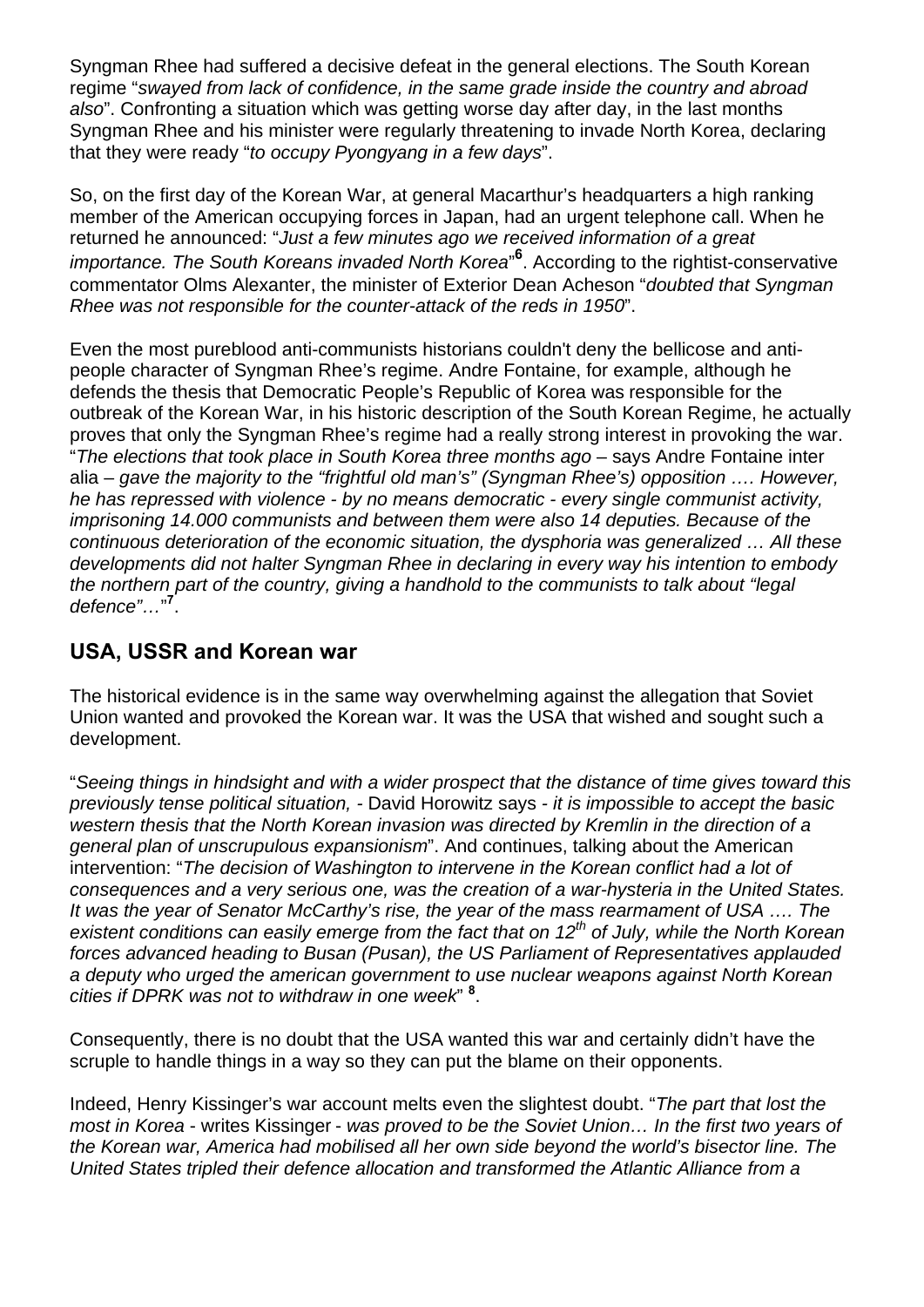*political coalition in a united military organisation with an American commander in chief. Germany's rearmament was already substantial and the first efforts for the creation of an European army were already on the run. The void that existed until then in the front of the Soviet troops in Central Europe, was filling*" **<sup>9</sup>** .

# **Greece and Korea**

The imperialistic intervention in Korea came under the formal cover of the Organization of the United Nations. The USA, handling in their favour the absence of the USSR's representative in the Security Council, accomplished a resolution that imputed to North Korea the outbreak of the war and approved the military intervention - under the umbrella of the United Nations - in favour of Lee Seung-Man's (Syngman Rhee) regime. For the last six months, USSR was not participating in the meetings of the Security Council in order to protest against the fact that the seat, which rightfully belonged to the representative of the government of People's Republic of China, was provocatively occupied by a "representative" of the deposed prerevolutionary regime of Chiang Kai-shek*.*



The Greek Expeditionary Army receives the flag from king Pavlos short before the departure for this "mission of shame" in Korea

In the imperialistic intervention in Korea took part 21 countries, and one of them was Greece**10**.



Dozens of coffins in the harbour of Piraeus (Greece). This was the "profit" fom Greece's attendance in the Korean war

bourgeoisie.

During the Korean War, 669 officers & noncommissioned officers and 9.586 Greek army soldiers were sent there. 7 planes were also sent and afterwards another 2 planes in substitution of the losses.

It was a mission-of-shame for the Greek army.

The losses of the army, according to the official data, were 183 KIA and 610 wounded. The losses of the Greek Air force were 12 KIA and 4 planes lost**11**.

The Greek people paid once again a heavy price because of the dependant Greek governments' foreign policy, which aimed in ensuring the interests of the local

A foreign policy that unfortunately stamps, even nowadays, the present and the future of our country.